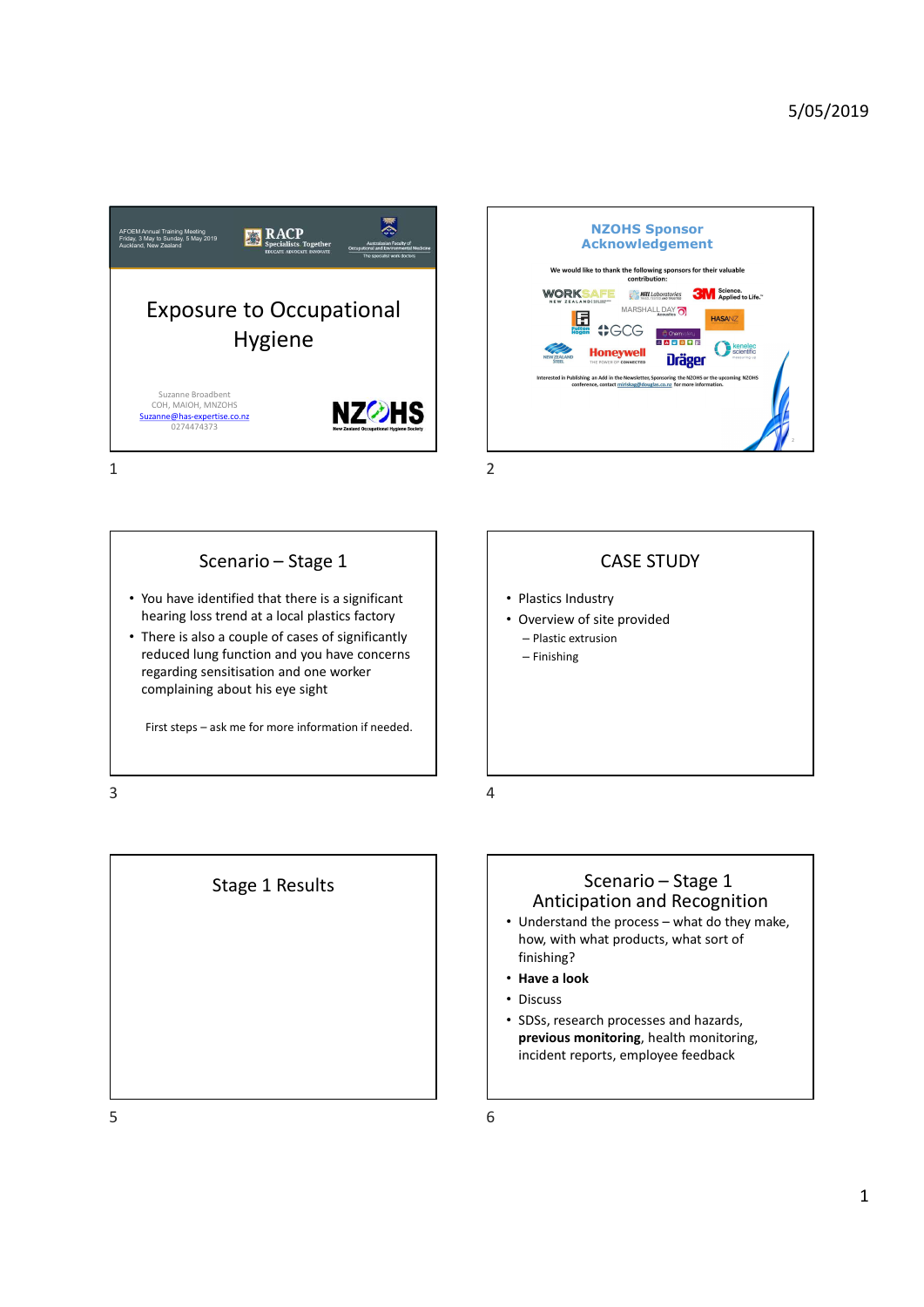- whether adjusted for 12 hr shifts)
- 
- 
- Nothing else ever tested

Scenario – Stage 2<br>
Scenario – Stage 2<br>
Scenario – Stage 2<br>
Scenario – Stage 2<br>
Scenario – Stage 2<br>
Scenario – Stage 2<br>
Scenario – Stage 2<br>
Scenario – Health hazards recognised<br>
Stage 10 - Resin mixing, extrusion –<br>
Stage Previous assessments and all case Study – Health hazards recognised Scenario − Stage 2<br>
Previous assessments<br>
• Noise levels < 85 dBA (no knowledge of<br>
• Dust – one sample ~10xWES<br>
• Styrene – all below WES<br>
• Nothing else ever tested<br>
• Noise (here, isomeonic provider in the state)<br>
• No • Noise levels < Scenario – Stage 2<br>
• Noise levels < Stage Study – Health hazar<br>
• Noise levels < Stage Study – Health hazar<br>
• Dust – one sample ~10xWES<br>
• Styrene – all below WES<br>
• Nothing else ever tested<br>
• Nothing • Scenario – Stage 2<br>
• Previous assessments<br>
• Noise levels < 85 dBA (no knowledge of<br>
• Dust – one sample ~10xVES<br>
• Styrene – all below WES<br>
• Styrene – all below WES<br>
• Nothing else ever tested<br>
• Nothing else ever t 5/05/2019<br>Scenario – Stage 2<br>
- Health hazards recognised<br>
mg, extrusion –<br>
nane, polyester<br>
isocyanates, acetone, organic peroxides,<br>
fillers 5/05/2019<br>
Scenario – Stage 2<br>
Case Study – Health hazards recognised<br>
• Resin mixing, extrusion –<br>
– Poylurethane, polyester<br>
– Styrene, isocyanates, acetone, organic peroxides,<br>
toluene, fillers<br>
• Part cleaning – methyl • Resin mixing, extrusion – – Poylurethane, polyester – Styrene, isocyanates, acetone, organic peroxides, toluene, fillers 5/05/2019<br>
Scenario – Stage 2<br>
Case Study – Health hazards recognised<br>
• Resin mixing, extrusion –<br>
– Poylurethane, polyester<br>
– Styrene, isocyanates, acetone, organic peroxides,<br>
toluene, fillers<br>
• Part cleaning – methyl • Noise (throughout) • Finishing, dust, silica (respirable?) Scenario – Stage 2<br>
voious assessments<br>
vestels die (no knowledge of<br>
vestels maniple "10xWES"<br>
angle "10xWES"<br>
angle "10xWES"<br>
angle "10xWES"<br>
- Follower Muse, fluit-prince, polyester<br>
- For the stage 2 results - What are Scenario - Stage 2<br>
Scenario - Stage 2<br>
Previous assessments<br>
Previous assessments<br>
Previous assessments<br>
Pust-one sample - 12 In shifts)<br>
Pust-one sample - 12 In shifts)<br>
Pust-one sample - 12 In shifts)<br>
Pust-one sample -







- NZ WES styrene 50 (TWA), 100 (STEL) need to adjust for 12 hr shift
- ACGIH TLV, European standards mostly 20 ppm (8hr TWA), 40 ppm (STEL or ceiling)
- Potential effects to hearing and vision <20 ppm and the contract of the contract of the contract of the contract of the contract of the contract of the contract of the contract of the contract of the contract of the contract of the contract of the contract of the co
- Probable carcinogen (NTP 2011)



## Stage 3: IF/What and How Would you Monitor

• Given the previous information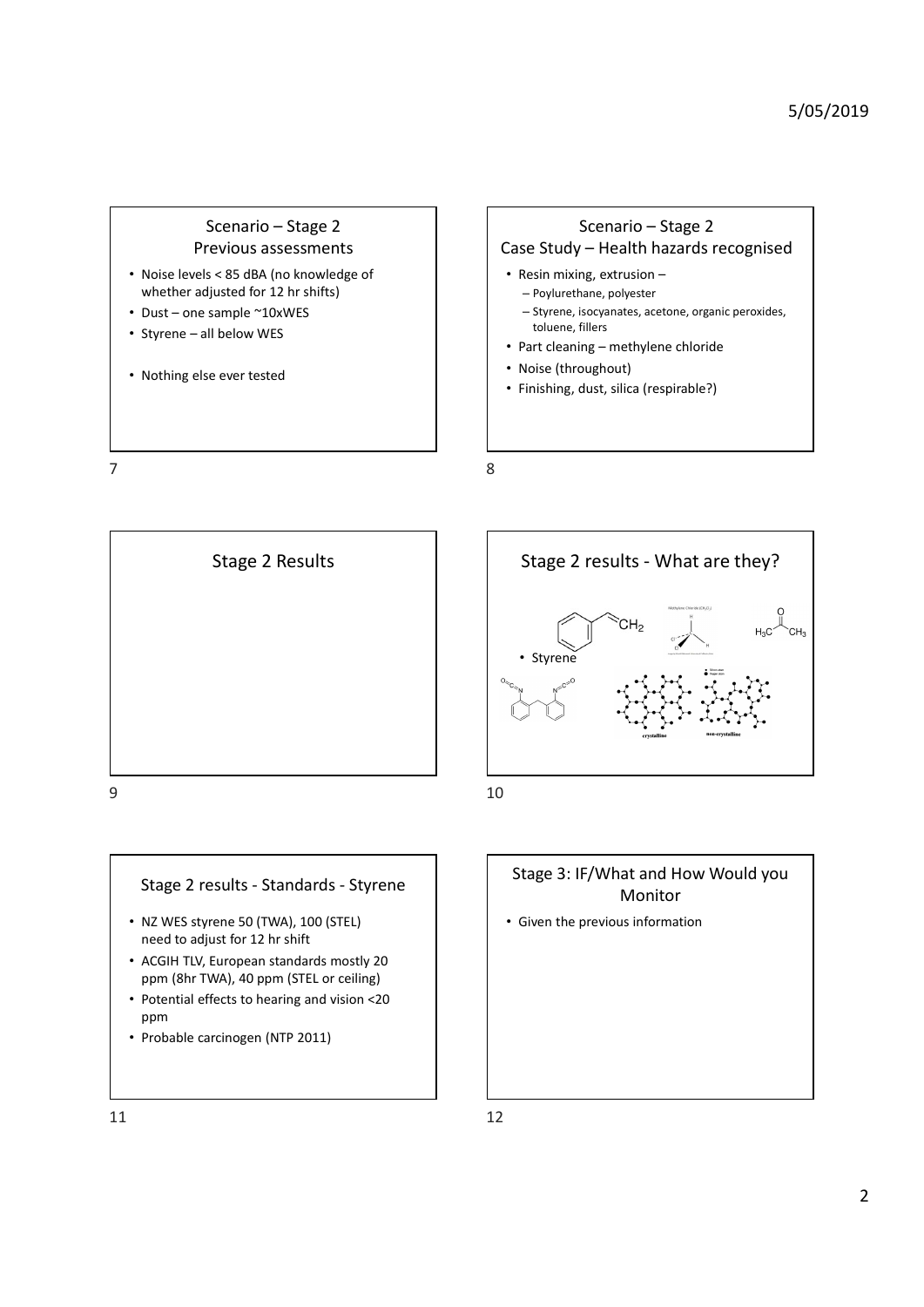



- 5/05/2019<br>• Stage 3 Methods<br>• Styrene not well retained on charcoal use<br>badges (tubes that are pre-treated (6 wks to get<br>• to N2)<br>• Respirable crystalline silica, respirable dust<br>• Noise dosimetry<br>• PID (styrene, aceto 5/05/2019<br>
Stage 3 - Methods<br>
Styrene not well retained on charcoal – use<br>
badges/tubes that are pre-treated (6 wks to get<br>
to N2)<br>
Respirable crystalline silica, respirable dust<br>
(samplers)<br>
Noise dosimetry<br>
PID (styrene, badges/tubes that are pre-treated (6 wks to get<br>to NZ) 5/05/2019<br>• Styrene, not well retained on charcoal – use<br>• badges/tubes that are pre-treated (6 wks to get<br>badges/tubes that are pre-treated (6 wks to get<br>• Respirable crystalline silica, respirable dust<br>• (Siamplers)<br>• No 5/05/2019<br>
• Styrene not well retained on charcoal – use<br>
badges/tubes that are pre-treated (6 wks to get<br>
badges/tubes that are pre-treated (6 wks to get<br>
• to N2)<br>
• Respirable crystalline silica, respirable dust<br>
• MD ( Stage 3 - Methods<br>
• Styrene not well retained on charcoal – use<br>
badges/tubes that are pre-treated (6 wks to get<br>
texpresible crystalline silica, respirable dust<br>
(samplers)<br>
• NDis dosimetry<br>
• PID (styrene, acetone) – n • Styrene not well retained on charcoal – use<br>
badges/tubes that are pre-treated (6 wks to get<br>
to NZ)<br>
• Respirable crystalline silica, respirable dust<br>
• Should dosimetry<br>
• Noise dosimetry<br>
• ELI other gases<br>
• Colorime
- Respirable crystalline silica, respirable dust (samplers)
- Noise dosimetry
- 
- LEL other gases
- Colorimetric tubes
- 



- Mixing shifts 10 to 20 ppm (badges)
- 
- (charcoal)
- Is the WES exceeded? Is the employer required to reduce exposure? Could health impacts be occurring? Actions?



- Results are given on next slides
- risk • Respirate the months of the section of the section of the section of the section of the content of the section of the surveillance catter of the surveillance of the surveillance of the surveillance of the surveillance of ge 4 Interpretation<br>given on next slides<br>on is required – is there a health<br>further monitoring<br>functions<br>increased in the monitoring<br>Results - Noise<br>80 to 85 dBA<br>ss<br>assults – almost all ~85 dBA<br>n 1 2 hr shift)<br>20 dBA (vich • Results are given on next slides<br>• Interpretation is required – is there a health<br>risk<br>• Should further controls be implemented<br>• What about further monitoring<br>— Exposure monitoring<br>— Health surveillance<br>— Health surveil • Interpretation is required – is there a health<br>
• Should further controls be implemented<br>
• What about further monitoring<br>
– Exposure monitoring<br>
– Health surveillance<br>
• Mest levels 80 to 85 dBA<br>
• 21 hour shifts<br>
• Dos
- 
- 
- 
- 

- Most levels 80 to 85 dBA
- 12 hour shifts
- (adjusted for 12 hr shift)
- 
-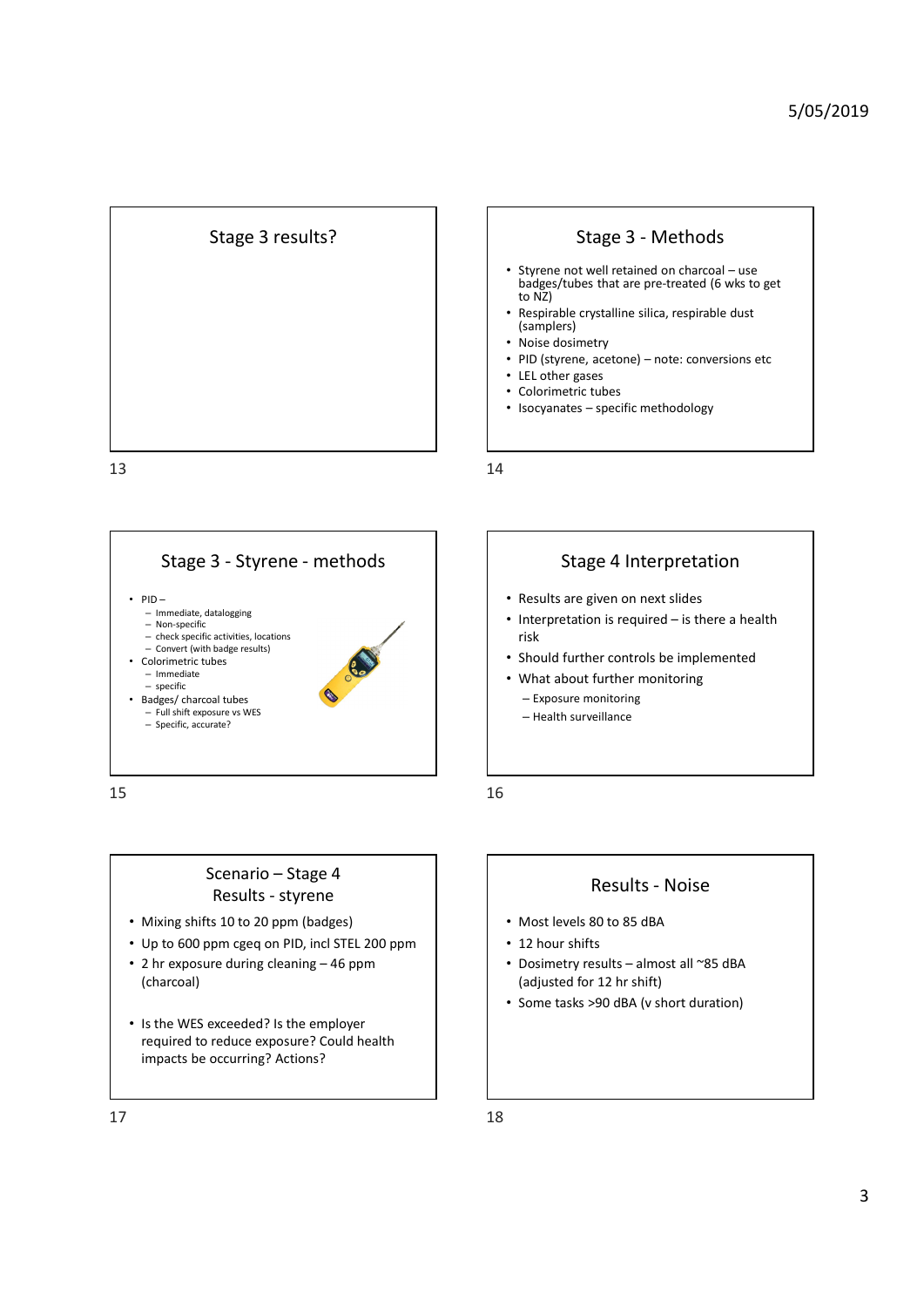- 
- Results Silica and Dust<br>
 RCS all below detection limit<br>
 Detection limit exceeded proposed WES in<br>
one case<br>
 One respirable dust 50% of WES when<br>
 adiusted for 12 hr shift one case Findings on site – Silica and Dust<br>
• Findings on site – Silica and Dust<br>
• Findings on site – very fine, not crystalline<br>
• One respirable dust 50% of WES when<br>
• Findings on site – very fine, not crystalline<br>
• Findings 5/05/2019<br>
Results – Silica and Dust<br>
• RCS all below detection limit<br>
• Detection limit<br>
• Detection limit<br>
• Detection limit<br>
• Detection limit<br>
• One respirable dust 50% of WES when<br>
• Findings on site – very fine, not
	- One respirable dust 50% of WES when adjusted for 12 hr shift
	-

### Interpretation/ Conclusions

- NZ Standards NOT exceeded other than noise
- Health effects likely (methylene chloride, noise)
- Ototoxicity
- Health effects possible (styrene, nanoparticulate silica dust, respirable dust, isocyanates)
- Health effects unlikely (acetone)

# Using the pair of the series of the specified of the specified of the specified of the specified of the specified of the specified of the specified of the specified of the specified of the specified of the specified of th impacts/symptoms have been identified)<br>
Full shift epouse the predicted for:<br>
Fastgue, headache, disciness<br>
Based resteriors paper.<br>
Based resteriors paper.<br>
Solved resteriors (material declarity,<br>
Luca of heigh frequency impacts, including carcinogenicity, effects to the reproductive system and unborn child (note: none of these three longer term effects have been completely proven). • RZ Standards NOT exceeded other than noise<br>
• Realth effects likely (methylene chloride,<br>
• Ototoxicity<br>
• Realth effects possible (styrene,<br>
• Realth effects include slica dust, respirable dust,<br>
• Reproduction of methy NZ Standards NOT exceeded other than noise<br>
Hoalth effects likely (methylene chloride,<br>
noise)<br>
The characteristics possible (styrene,<br>
isocyanates)<br>
Health effects unlikely (acetone)<br>
Survey in the characteristic and the • Ototoxicity<br>
• Health effects unlikely (acetone)<br>
• Health effects unlikely (acetone)<br>
• Fealth effects unlikely (acetone)<br>
• Controls<br>
• Controls<br>
• Controls<br>
• Controls<br>
• Controls<br>
• Republic to the protocol of materi Which historical sites in the state of plastic and the state of plastic and the state of the state of the state of the state of the state of the state of the state of the state of the state of the state of the state of the Further monitoring for isocal methods in the same<br>  $\frac{\frac{\text{mean of the 1} \times \text{mean of the 2} \times \text{mean of the 2} \times \text{mean of the 2} \times \text{mean of the 2} \times \text{mean of the 2} \times \text{mean of the 2} \times \text{mean of the 2} \times \text{mean of the 2} \times \text{mean of the 2} \times \text{mean of the 2} \times \text{mean of the 2} \times \text{mean of the 2} \times \text{mean of the 2} \times \text{mean of the 2} \times$ **Example and regular monitoring of hearing and regular monitoring of hearing and regular monitoring and regular monitoring and regular monitoring of hearing state in the property of the control of the control of the co** and lung function  $\frac{1}{2}$ <br>  $\frac{1}{2}$ <br>  $\frac{1}{2}$ <br>  $\frac{1}{2}$ <br>  $\frac{1}{2}$ <br>  $\frac{1}{2}$ <br>  $\frac{1}{2}$ <br>  $\frac{1}{2}$ <br>  $\frac{1}{2}$ <br>  $\frac{1}{2}$ <br>  $\frac{1}{2}$ <br>  $\frac{1}{2}$ <br>  $\frac{1}{2}$ <br>  $\frac{1}{2}$ <br>  $\frac{1}{2}$ <br>  $\frac{1}{2}$ <br>  $\frac{1}{2}$ <br>  $\frac{1}{2}$ <br>  $\frac{1}{2}$ <br>  $\frac{1}{2}$ <br> Shift of the context of the context of the context of the context of the context of the context of the context of the context of the context of the context of the context of the context of the context of the context of the • Exposure monitoring for isocyanates<br> **Exposure in the control of the control of the control of the control of the control of the control of the control of the control of the control of the control of the control of t** 21 22

Approximate<br>Styrene **Health risk**<br>concentration range

## **Controls**

- Elimination of methylene chloride by using
- use of plastic parts instead of metals in conveying systems Finantion of methylene chloride by using<br>
Elimination of methylene chloride by using<br>
Reduction of motor levels through buy quiet<br>
Reduction of noise levels through buy quiet<br>
Reduction of noise levels through buy quiet<br>
R
	-

- Exposure monitoring for isocyanates
- kerosene based degreaser/parts cleaning  $\begin{vmatrix} \cdot & \cdot & \cdot \\ \cdot & \cdot & \cdot \\ \cdot & \cdot & \cdot \\ \cdot & \cdot & \cdot \end{vmatrix}$  aseline and regular monitoring of hearing
	-
	- possible, biological monitoring for toluene diamine in urine, end of shift,